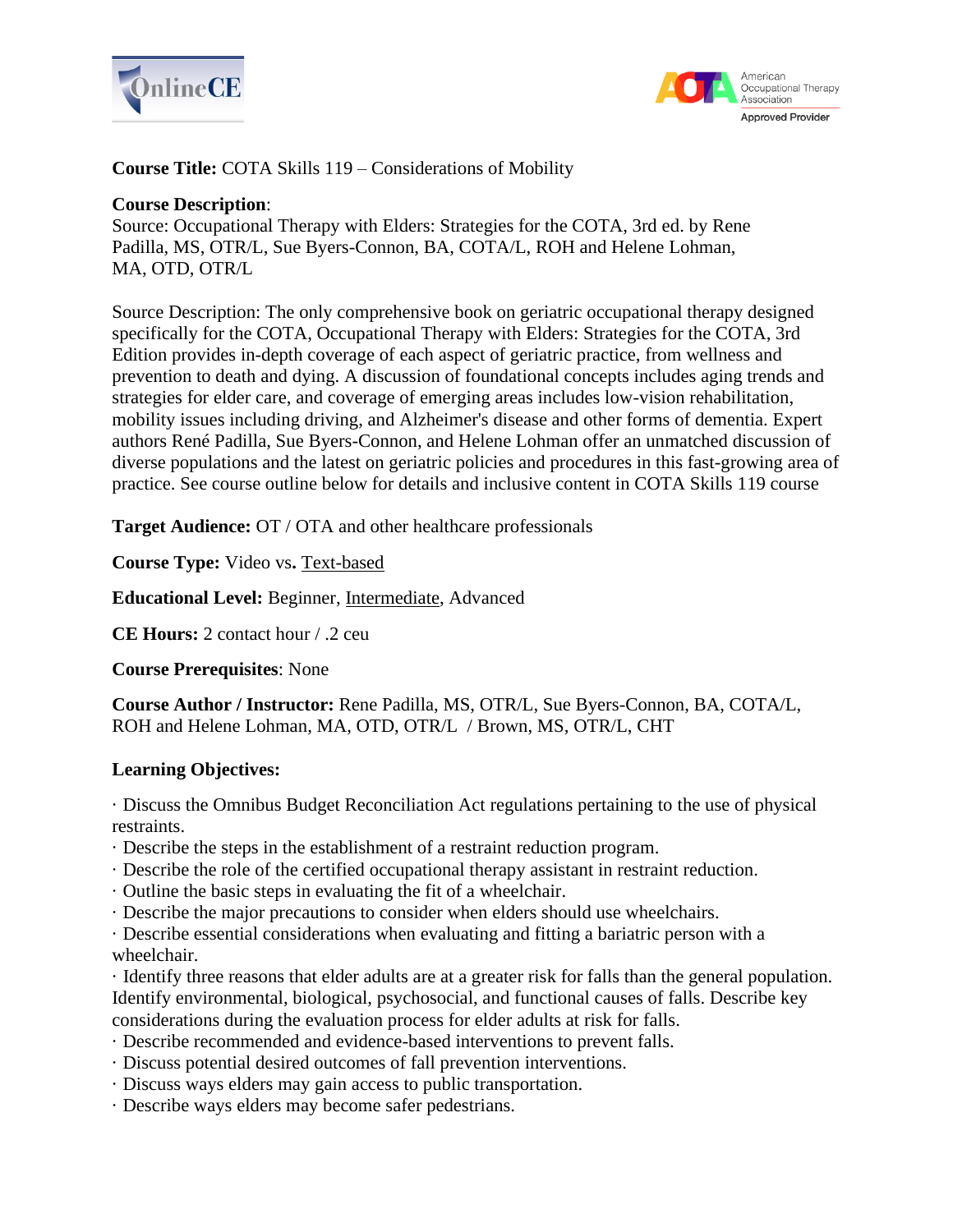· Describe a driving evaluation, and identify criteria for this assessment.

· Describe visual and physical changes in elders that may affect their ability to drive.

#### **Agenda:**

# **Hour #1**

Restraint Reduction Omnibus Budget Reconciliation Act Regulations Establishing a Restraint Reduction Program Suggestions to Facilitate a Successful Restraint-Free Environment Role of the Certified Occupational Therapy Assistant Environmental Adaptations Alternatives to Restraints Psychosocial Approaches Activity Alternatives Intervention Wheelchair Seating and Positioning: Considerations for Elders

# **Hour #2**

Negative Impact of Poor Seating on Frail Elders Observations That Should Trigger a Seating Assessment Fall Prevention Causes of and Risk Factors for Falls in Elderly Persons Fall Prevention Interventions General Safety Tips Community Mobility Information-Gathering Questions Pedestrian Safety Tips Pedestrian Safety Alternative Transportation Safe Driving Adaptive Equipment Ideas

# **Course Completion Requirements:**

A passing score of 100% is required for course completion. You will have as many attempts as needed until your passing score of 100% is achieved. Upon successful completion of course and completing a satisfaction survey, you will receive your certificate of completion.

# **Additional Course Information**

**Course Registration:** Register for Free at [www.OnlineCE.com.](http://www.onlinece.com/) Once registered, you can begin to purchase courses. Contact [info@onlinece.com](mailto:info@onlinece.com) for special needs requests and assistance.

**Refund Policy:** There will be no refunds for courses taken at OnlineCE.com or monies deposited into My CE Bank. Any money on account will be used for taking future courses. If you start a course in error, or if you are dissatisfied with a course, please contact us in the first part of the course and we will void the course and you can select a replacement course.

**Cancellation Policy:** Only available courses are offered online and on-demand and available for purchase. No registration fees are collected for courses that are not provided on-demand. Due to the online and on demand format, courses are not cancelled.

**Course Date and Location:** This is an independent course that is available 24/7 on-demand at [www.OnlineCE.com.](http://www.onlinece.com/)

**Required Materials and Equipment:** Courses offered on OnlineCE.com can be accessed on any type of computer or device. No special software is required but we do recommend the use of